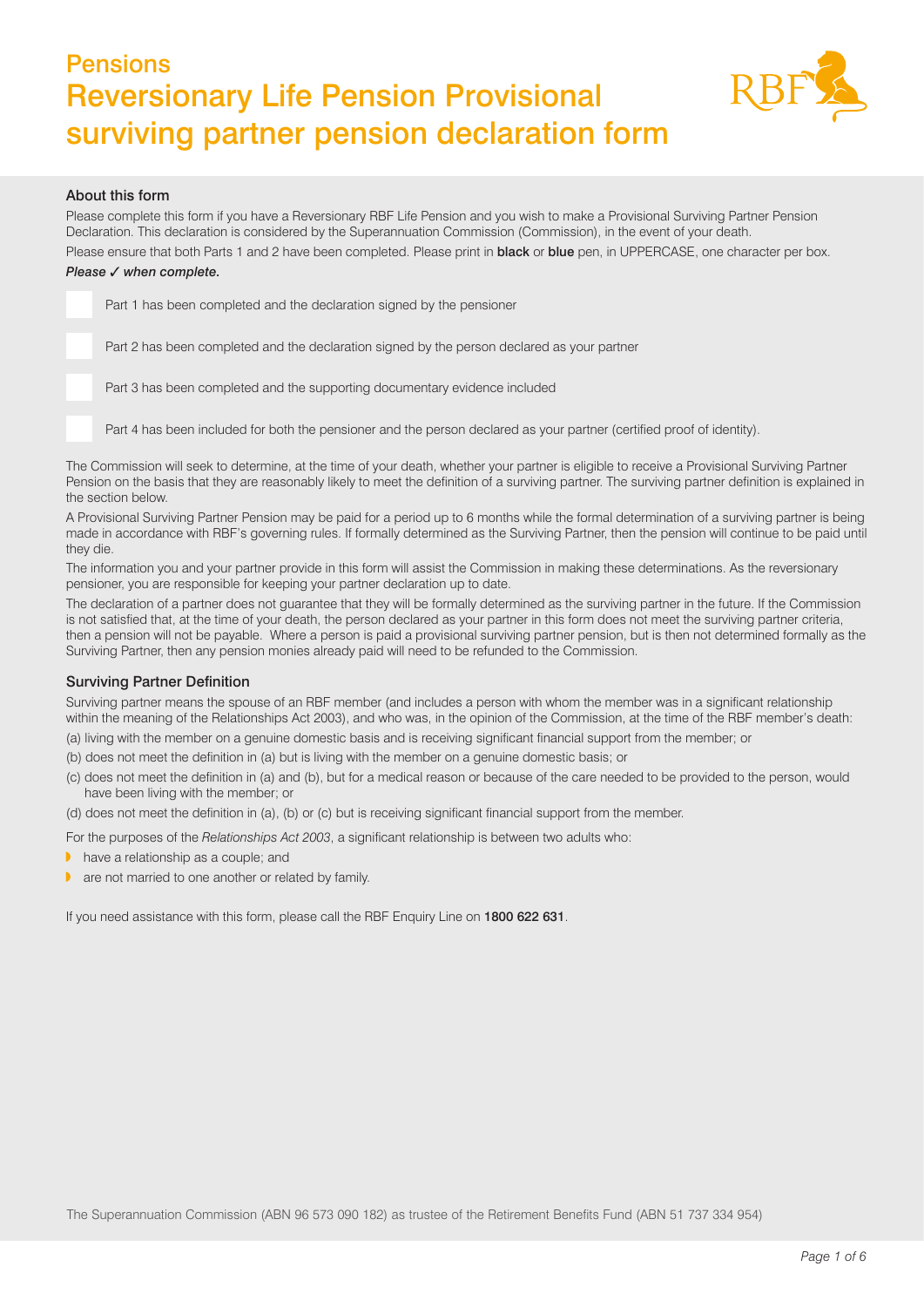# **Part 1 – Pensioner to complete**

# 1. Your details

| <b>THE TOWE ACTAIN</b>                       |                            |                |  |  |  |       |          |  |
|----------------------------------------------|----------------------------|----------------|--|--|--|-------|----------|--|
| Pension number                               |                            |                |  |  |  |       |          |  |
|                                              |                            |                |  |  |  |       |          |  |
| Title                                        | Date of birth (dd/mm/yyyy) |                |  |  |  |       |          |  |
|                                              |                            | $\overline{1}$ |  |  |  |       |          |  |
| Given name(s)                                |                            |                |  |  |  |       |          |  |
|                                              |                            |                |  |  |  |       |          |  |
| Surname                                      |                            |                |  |  |  |       |          |  |
|                                              |                            |                |  |  |  |       |          |  |
| Residential address                          |                            |                |  |  |  |       |          |  |
|                                              |                            |                |  |  |  |       |          |  |
| Suburb                                       |                            |                |  |  |  | State | Postcode |  |
|                                              |                            |                |  |  |  |       |          |  |
| Postal address (if different to Residential) |                            |                |  |  |  |       |          |  |
|                                              |                            |                |  |  |  |       |          |  |
| Suburb                                       |                            |                |  |  |  | State | Postcode |  |
|                                              |                            |                |  |  |  |       |          |  |
| Occupation                                   |                            |                |  |  |  |       |          |  |
|                                              |                            |                |  |  |  |       |          |  |
| <b>Contact details</b>                       |                            |                |  |  |  |       |          |  |
| Email                                        |                            |                |  |  |  |       |          |  |
|                                              |                            |                |  |  |  |       |          |  |
| Mobile                                       |                            |                |  |  |  |       |          |  |
| $\overline{\phantom{m}}$                     |                            |                |  |  |  |       |          |  |

# 2. Alternative authorised contact

Please complete this section if you wish to authorise RBF to contact a third party in the event that we are unable to contact you or your partner. Relationship

|               | i iciationomp                                |  |  |  |  |  |  |  |  |       |  |          |  |
|---------------|----------------------------------------------|--|--|--|--|--|--|--|--|-------|--|----------|--|
|               |                                              |  |  |  |  |  |  |  |  |       |  |          |  |
| Title         |                                              |  |  |  |  |  |  |  |  |       |  |          |  |
| Given name(s) |                                              |  |  |  |  |  |  |  |  |       |  |          |  |
|               |                                              |  |  |  |  |  |  |  |  |       |  |          |  |
| Surname       |                                              |  |  |  |  |  |  |  |  |       |  |          |  |
|               |                                              |  |  |  |  |  |  |  |  |       |  |          |  |
|               | Residential address                          |  |  |  |  |  |  |  |  |       |  |          |  |
|               |                                              |  |  |  |  |  |  |  |  |       |  |          |  |
| Suburb        |                                              |  |  |  |  |  |  |  |  | State |  | Postcode |  |
|               |                                              |  |  |  |  |  |  |  |  |       |  |          |  |
|               | Postal address (if different to Residential) |  |  |  |  |  |  |  |  |       |  |          |  |
|               |                                              |  |  |  |  |  |  |  |  |       |  |          |  |
| Suburb        |                                              |  |  |  |  |  |  |  |  | State |  | Postcode |  |
|               |                                              |  |  |  |  |  |  |  |  |       |  |          |  |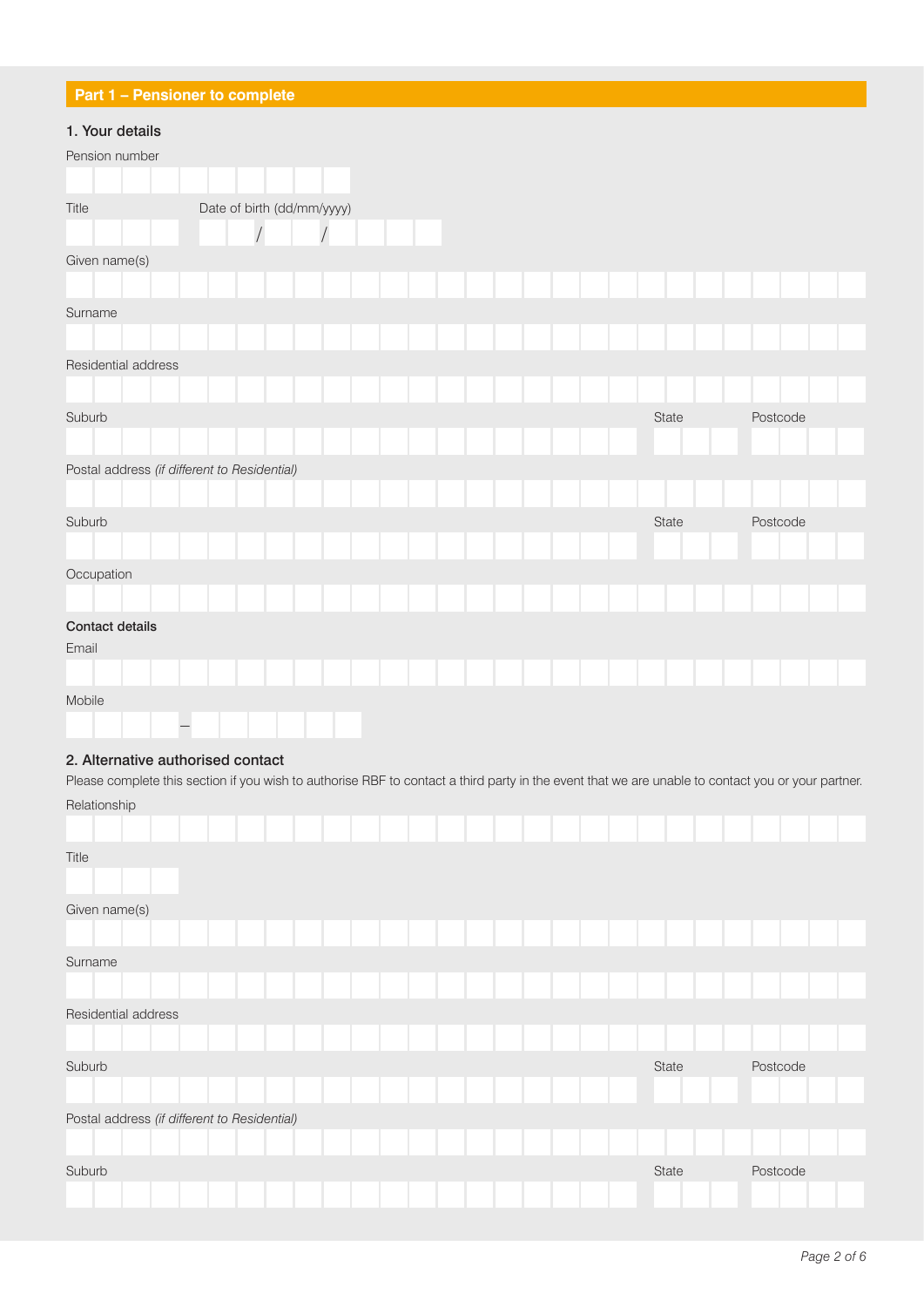# **Part 1 – Pensioner to complete cont.**

### Preferred contact method and details

| Email  |  |  |  |  |  |  |  |  |  |  |  |  |  |
|--------|--|--|--|--|--|--|--|--|--|--|--|--|--|
|        |  |  |  |  |  |  |  |  |  |  |  |  |  |
| Mobile |  |  |  |  |  |  |  |  |  |  |  |  |  |
|        |  |  |  |  |  |  |  |  |  |  |  |  |  |

I understand that

- $\blacktriangleright$  the person named in Section 2 above, is authorised by me to be contacted by RBF; and
- **•** it is my responsibility to ensure that my partner declaration is kept up to date with RBF.

| Signature                | Date |  |  |  |
|--------------------------|------|--|--|--|
|                          |      |  |  |  |
|                          |      |  |  |  |
| 3. Pensioner Declaration |      |  |  |  |
| I (full name)            |      |  |  |  |
| of (residential address) |      |  |  |  |
|                          |      |  |  |  |

#### Occupation: Retired

do solemnly and sincerely declare that:

I am in a significant relationship within the meaning of the *Relationships Act 2003* with

My partner as declared, is:

(a) living with me on a genuine domestic basis and is receiving significant financial support from me; or

(b) does not meet the definition in (a) but is living with me on a genuine domestic basis; or

(c) does not meet the definition in (a) and (b), but for a medical reason or because of the care needed to be provided to the person, would have been living with the me; or

(d) does not meet the definition in (a), (b) or (c) but is receiving significant financial support from me.

I make this solemn declaration under the *Oaths Act 2001*.

| Declared at |  |  |           |  |  |  |  | on |
|-------------|--|--|-----------|--|--|--|--|----|
| Date        |  |  | Signature |  |  |  |  |    |
|             |  |  |           |  |  |  |  |    |
|             |  |  | M         |  |  |  |  |    |
|             |  |  |           |  |  |  |  |    |

### Before me

*(Justice, Commissioner for Declarations or authorised person)*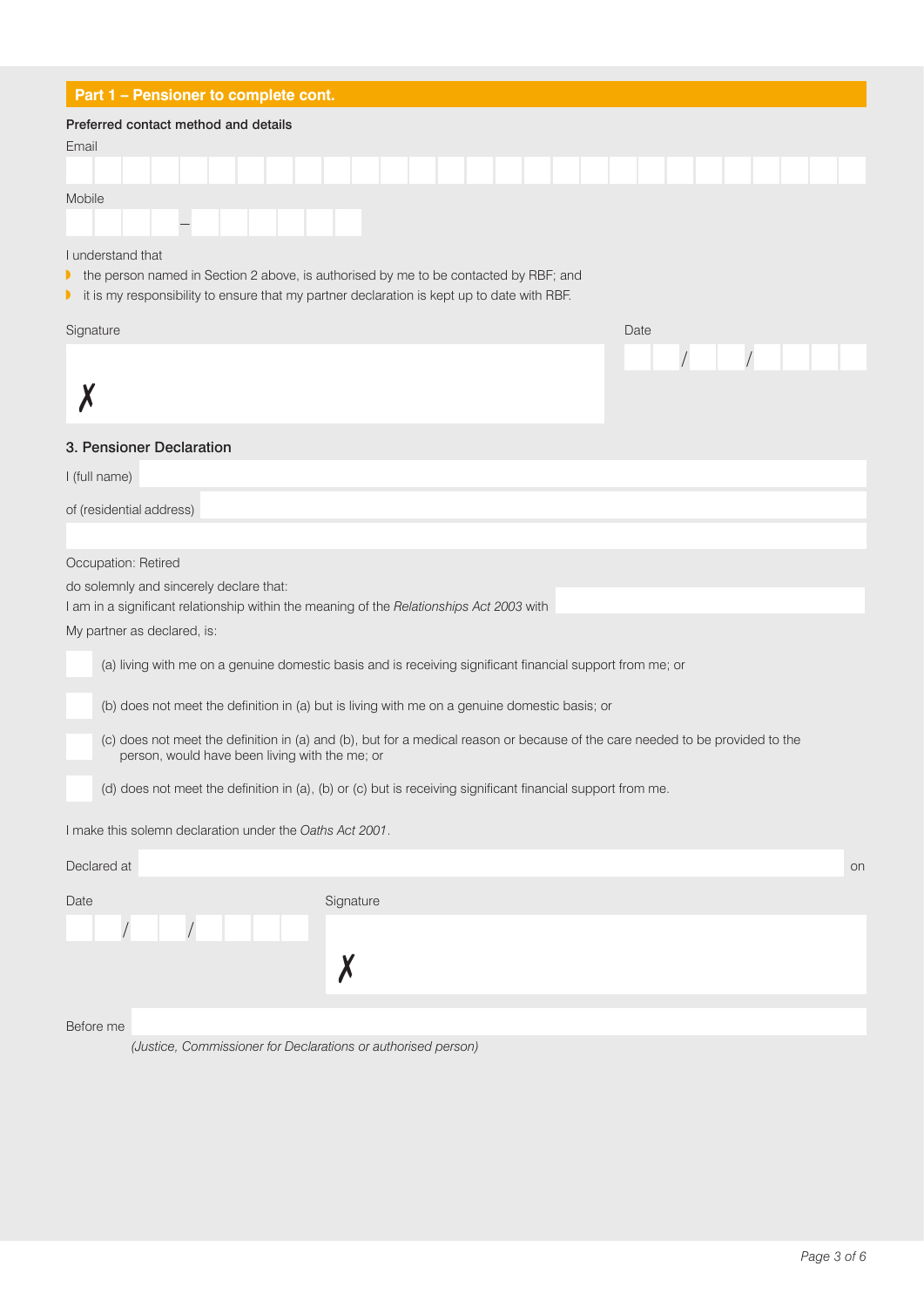# **Part 2 – Partner to complete**

# 1. Partner details

| <b>1. I altrici uctalis</b>                  |                            |  |  |  |  |  |       |  |          |  |  |
|----------------------------------------------|----------------------------|--|--|--|--|--|-------|--|----------|--|--|
| Title                                        | Date of birth (dd/mm/yyyy) |  |  |  |  |  |       |  |          |  |  |
|                                              |                            |  |  |  |  |  |       |  |          |  |  |
| Given name(s)                                |                            |  |  |  |  |  |       |  |          |  |  |
|                                              |                            |  |  |  |  |  |       |  |          |  |  |
| Surname                                      |                            |  |  |  |  |  |       |  |          |  |  |
|                                              |                            |  |  |  |  |  |       |  |          |  |  |
| Residential address                          |                            |  |  |  |  |  |       |  |          |  |  |
|                                              |                            |  |  |  |  |  |       |  |          |  |  |
| Suburb                                       |                            |  |  |  |  |  | State |  | Postcode |  |  |
|                                              |                            |  |  |  |  |  |       |  |          |  |  |
| Postal address (if different to Residential) |                            |  |  |  |  |  |       |  |          |  |  |
|                                              |                            |  |  |  |  |  |       |  |          |  |  |
| Suburb                                       |                            |  |  |  |  |  | State |  | Postcode |  |  |
|                                              |                            |  |  |  |  |  |       |  |          |  |  |
| Occupation                                   |                            |  |  |  |  |  |       |  |          |  |  |
|                                              |                            |  |  |  |  |  |       |  |          |  |  |
| Contact details                              |                            |  |  |  |  |  |       |  |          |  |  |
| Email                                        |                            |  |  |  |  |  |       |  |          |  |  |
|                                              |                            |  |  |  |  |  |       |  |          |  |  |
| Mobile                                       |                            |  |  |  |  |  |       |  |          |  |  |
|                                              |                            |  |  |  |  |  |       |  |          |  |  |
| Tax File Number                              |                            |  |  |  |  |  |       |  |          |  |  |
|                                              | $\overline{\phantom{0}}$   |  |  |  |  |  |       |  |          |  |  |

### 2. Partner bank account details

If you are determined as the Provisional Surviving Partner, at the time of the death of the Reversionary Pensioner, we will deposit pension payments via Electronic Funds Transfer (EFT) direct to your account.

| Name of Financial Institution                                                                                                                   |                |  |  |  |  |  |  |  |  |  |  |  |  |
|-------------------------------------------------------------------------------------------------------------------------------------------------|----------------|--|--|--|--|--|--|--|--|--|--|--|--|
|                                                                                                                                                 |                |  |  |  |  |  |  |  |  |  |  |  |  |
| Branch name                                                                                                                                     |                |  |  |  |  |  |  |  |  |  |  |  |  |
|                                                                                                                                                 |                |  |  |  |  |  |  |  |  |  |  |  |  |
| <b>BSB</b>                                                                                                                                      | Account number |  |  |  |  |  |  |  |  |  |  |  |  |
|                                                                                                                                                 |                |  |  |  |  |  |  |  |  |  |  |  |  |
| Account name                                                                                                                                    |                |  |  |  |  |  |  |  |  |  |  |  |  |
|                                                                                                                                                 |                |  |  |  |  |  |  |  |  |  |  |  |  |
| <b>Note:</b> the account nominated above must be in your name and must be an account for which you can sign to withdraw, either solely, or with |                |  |  |  |  |  |  |  |  |  |  |  |  |

Note: the account nominated above must be in your name and must be an account for which you can sign to withdraw, either solely, or with another person.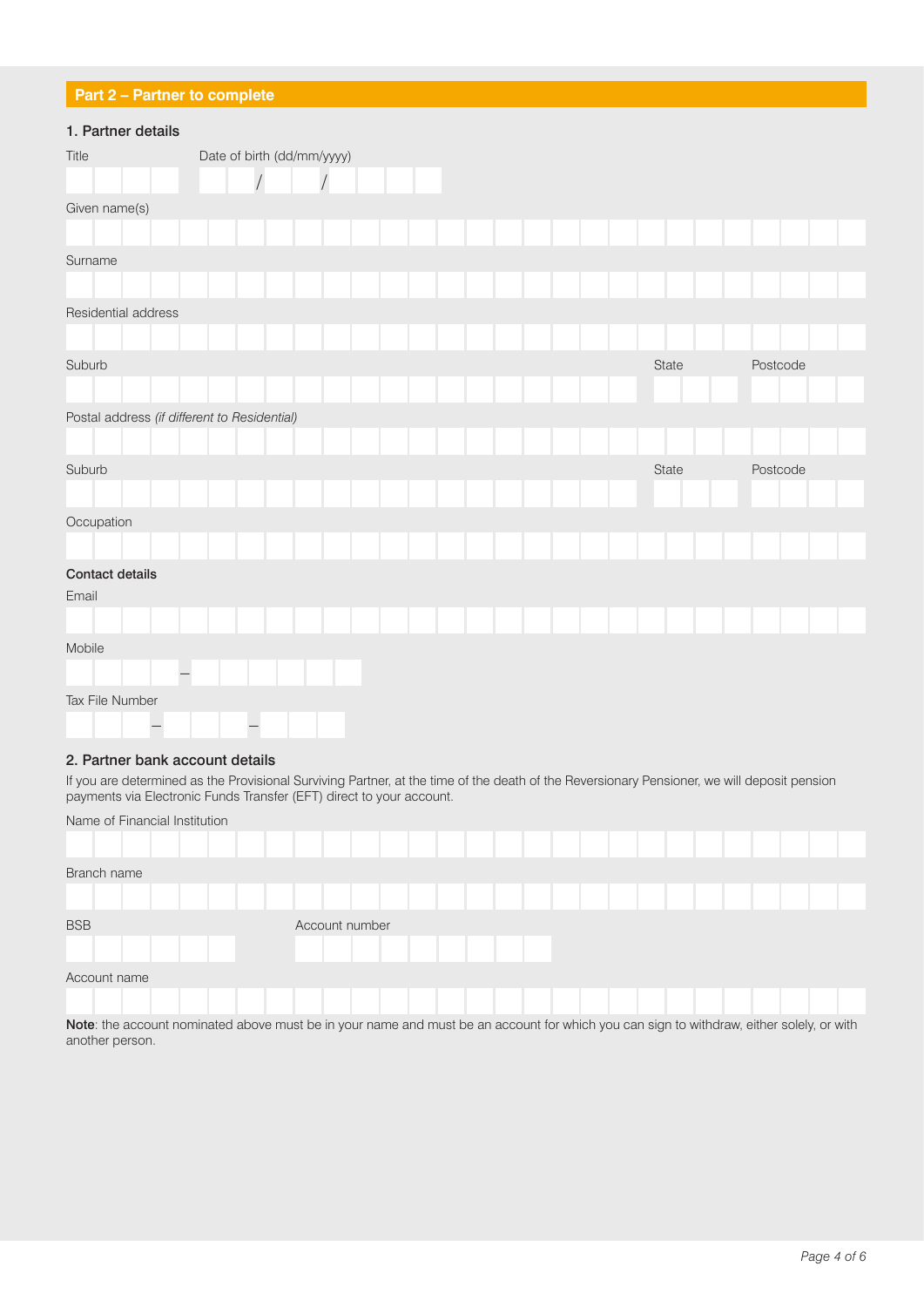# **Part 2 – Partner to complete cont.**

*NOTE: Tax will be applied to any pension payments based on the full tax rate applicable (assuming no tax free threshold), however if you provide a TFN (tax file number) declaration with your relevant information as at the time of death of the Reversionary Pensioner, the tax applicable may change for future payments.*

I understand that:

- It is the responsibility of my partner to update RBF with any change to the details contained in the partner declaration; and
- I if I receive any provisional surviving partner pension, but am not determined by the Commission to formally be the surviving partner, I will need to refund any pensions paid to the Commission.

| Signature                                                                                                                                                | Date |    |
|----------------------------------------------------------------------------------------------------------------------------------------------------------|------|----|
|                                                                                                                                                          |      |    |
|                                                                                                                                                          |      |    |
|                                                                                                                                                          |      |    |
| 3. Partner Declaration                                                                                                                                   |      |    |
| I (full name)                                                                                                                                            |      |    |
| of (residential address)                                                                                                                                 |      |    |
|                                                                                                                                                          |      |    |
| Occupation                                                                                                                                               |      |    |
| do solemnly and sincerely declare that:                                                                                                                  |      |    |
| I am in a significant relationship within the meaning of the Relationships Act 2003 with                                                                 |      |    |
| and I am currently:                                                                                                                                      |      |    |
| (a) living with my partner on a genuine domestic basis and am receiving significant financial support from me; or                                        |      |    |
| (b) I do not meet the definition in (a) but I am living with my partner on a genuine domestic basis; or                                                  |      |    |
| (c) I do not meet the definition in (a) and (b), but for a medical reason or because of the care needed, I would have been living<br>with my partner; or |      |    |
| (d) I do not meet the definition in (a), (b) or (c) but I am receiving significant financial support from my partner.                                    |      |    |
| I make this solemn declaration under the Oaths Act 2001.                                                                                                 |      |    |
| Declared at                                                                                                                                              |      | on |
| Signature<br>Date                                                                                                                                        |      |    |
|                                                                                                                                                          |      |    |
|                                                                                                                                                          |      |    |
|                                                                                                                                                          |      |    |

Before me

*(Justice, Commissioner for Declarations or authorised person)*